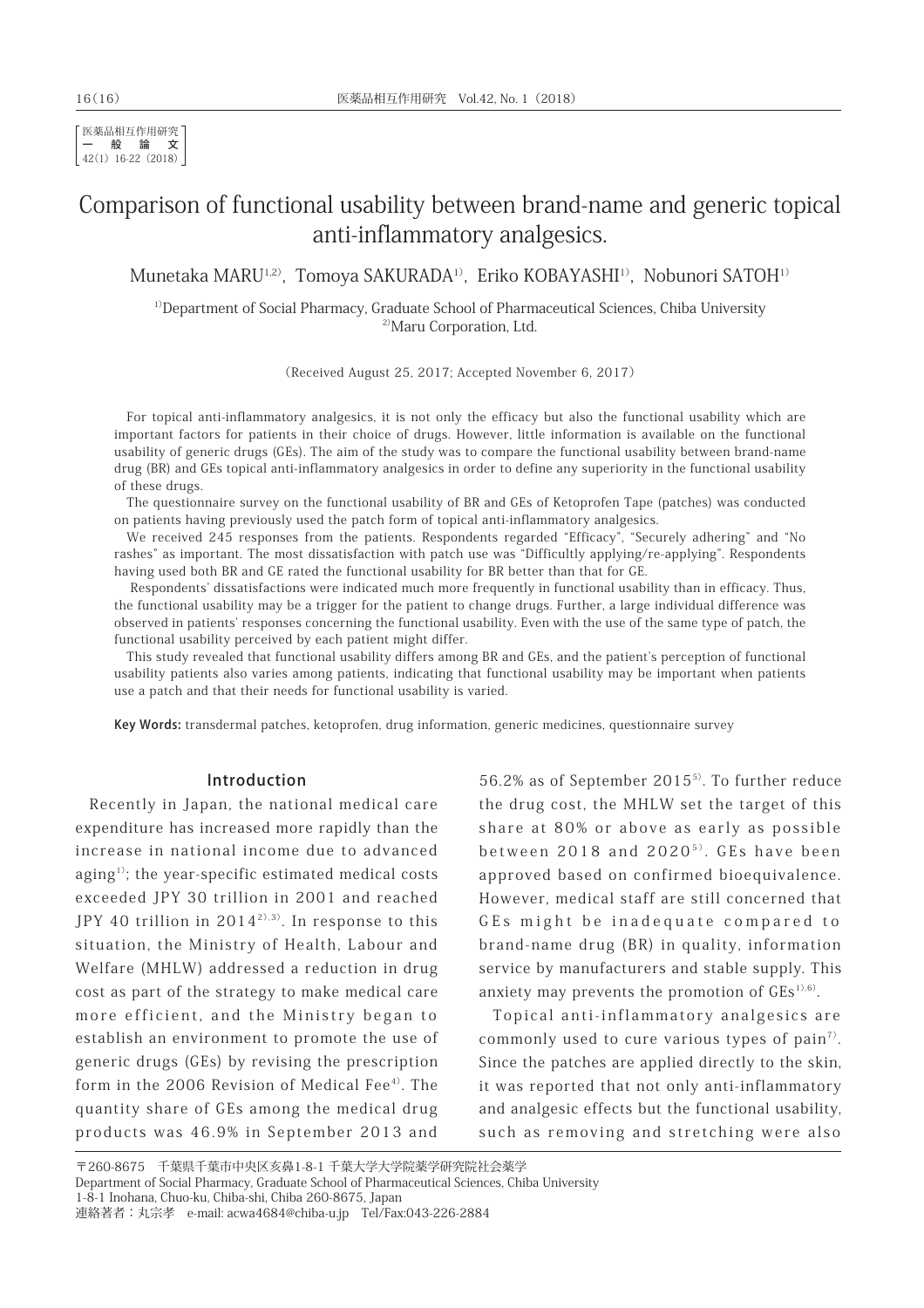important factors for drug change by patients and patient satisfaction $8^{(3,9)}$ . In the previous study which investigated the importance of 4 factors ("Efficacy", "Safety", "Economics" and "Functional usability") when patients used or selected topical anti-inflammatory analgesic patch products<sup>10)</sup>, 83.9% of patients using BR patches and 84.8% of patients using GEs patches replied that the functional usability was an "Important" or "Rather important" factor. The patients changed their patches mainly due to dissatisfaction with functional usability such as "Rash/skin irritation" and "Easily peeling during application". Moreover, the patients requested to change their patches to another specific patch mainly due to dissatisfaction with the anti-inflammatory and analgesic effect and also because of "Easily peeling during application". These results indicate that "Functional usability" may serve as an important criteria when patients select the drugs<sup>10)</sup>. However, bioequivalence has been observed between BR and GEs, without the evidence that functional usability would be the same level. Furthermore, it is difficult to evaluate functional usability based on the documents provided by manufacturers, such as the package insert or an interview form. We compared the functional usability of between BR and GEs of Ketoprofen Tape, one of the most popular topical anti-inflammatory analgesics, in order to evaluate the functional usability of these drugs.

## Methods

We conducted a self-completed anonymous questionnaire for patients who have used BR-A or one of GE-B, -C, -D, or -E for Ketoprofen Tape 20 mg through 21 insurance pharmacies of the Maru Corporation.

The respondents received an explanation describing the purpose and contents of this study and anonymity of this questionnaire. They consented to reply to this questionnaire. This study was approved by the Ethical Review Board of the Graduate School of Pharmaceutical Science, Chiba University.

#### 1. Questionnaire

The questionnaire consisted of the following

questions: 1) characteristics of the respondent (age, sex and the patches used), 2) important factors related to using the patch, 3) satisfaction and dissatisfaction with the patch, 4) whether or not they had changed their patch and, if applicable, the reason for change, 5) previous use of BR and GEs and the name of GE used, 6) evaluation of the comparison of functional usability between BR and GEs, and 7) the reason for return to BR.

We obtained the responses in the form of multiple choice for [questions 1), 3), 4), and 5) (partially narrative)], selection of the top 1 to 3 [among the options for 2), 3), 7)], and rating of "Easiness to apply", "Smell", "Degree of adherence", and "Easy removal" using 1 to 5 scale as well as "Pain severity with removal" using 1 to 5 scale for 6).

#### 2. Statistical analysis

A chi-square test was performed for the proportion of BR versus GE users satisfied with their patch. The important factors using the patch, dissatisfaction with their patch, and the reasons for return from GE to BR, assuming that the top 1, 2, and 3 items was regarded as 3, 2, and 1 points, respectively, the mean score was calculated by dividing the total score by the number of respondents for each item. The resultant mean scores were examined according to the drug product used, gender, and age group based on the Mann-Whitney U-test. Differences in pain severity in the ratings of impression from using BR and GEs between the respective users were examined based on the Student's t-test. The statistical significance level was set at a p-value below 0.05. All analyses were conducted using SPSS (version 20.0, IBM, Japan).

#### Results

# 1. Characteristics of respondents (age, sex and the patches used)

We conducted the questionnaire between December 2014 and March 2015 and obtained the responses from 274 subjects. The responses for 29 subjects, for whom some responses were related to missing baseline information, were not included; therefore the analysis set consisted of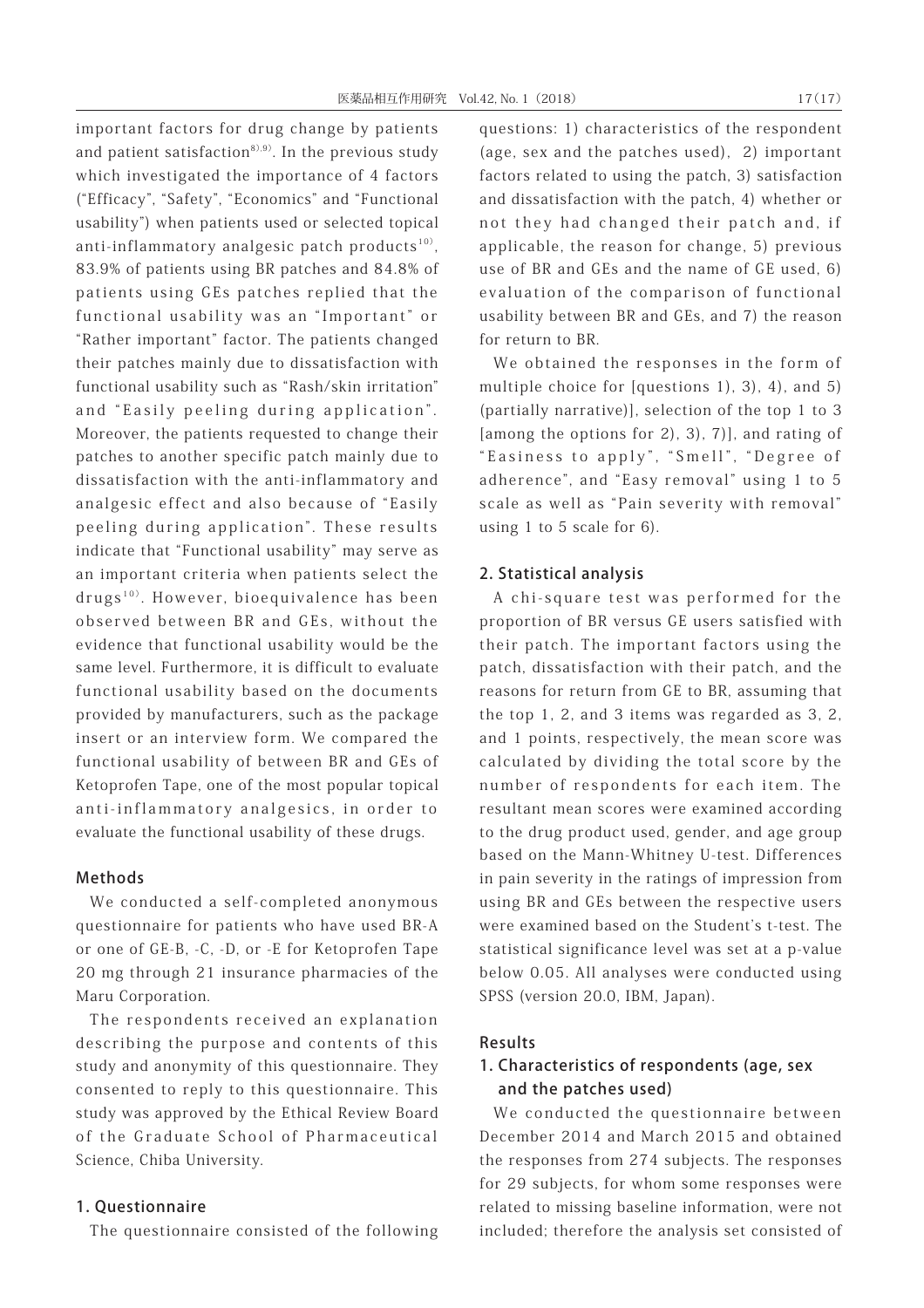245 subjects. Among the entire analysis set, the proportion of respondents aged 60 years or older was  $81.6\%$  (n = 200) and that of female was 68.2% (n = 167). BR users accounted for 78.4% ( $n = 192$ ) of all responders; those aged 60 years or older 80.7% (n = 155) and females 71.4% (n = 137). GE users accounted for 21.6%  $(n = 53)$  of all respondents; those aged 60 years or older 84.9% ( $n = 45$ ) and females 56.6% ( $n =$ 30).

Among 53 GE users, the product used was B in 9 users, C in 23, D in 4, and E in 17.

## 2. Important factors related to using the patch

Two hundred forty three of 245 respondents replied to the following question: "Q: On what important factors do you consider when using a patch to reduce pain or inflammation?".

The important factors related to the use of the

patch are listed in Table 1. These factors were "Efficacy", followed by "No rash", and "Securely adhering" in BR users, while they were "Efficacy", followed by "Securely adhering", and "Easy removal" in GE users. According to the sex, the important factor using the patch was "Efficacy", followed by "Securely adhering", and "Medication as prescribed by physician" for males, while it was "Efficacy", followed by "No rash", and "Securely adhering" for females. According to the age group, the important factor was "Efficacy", followed by "Securely adhering", and "No rash" in respondents younger than 60 years, while it was "Efficacy", followed by "No rash", and "Securely adhering" in those aged 60 years or older. When comparing the individual items, the respondents younger than 60 years considered "Securely adhering" as more important compared to those aged 60 years or older  $(p < 0.05)$ .

Table 1. The important factors using the patch  $(n = 243)$ "Q: On what important factors do you consider when using a patch to reduce pain or inflammation?"

|                                                  | <b>BR</b><br>$n = 190$ | GE<br>$n = 53$  | $P$ - value | Male<br>$n = 77$ | Female<br>$n = 166$ | $P$ - value | Younger<br>than $60$<br>years<br>$n = 45$ | 60 years or<br>older<br>$n = 198$ | $P$ - value |
|--------------------------------------------------|------------------------|-----------------|-------------|------------------|---------------------|-------------|-------------------------------------------|-----------------------------------|-------------|
| Efficacy                                         | $1.97 \pm 1.27$        | $2.17 \pm 1.24$ | 0.253       | $2.05 \pm 1.28$  | $2.00 \pm 1.16$     | 0.739       | $2.13 \pm 1.16$                           | $1.99 \pm 1.29$                   | 0.860       |
| Securely adhering                                | $0.73 \pm 1.05$        | $0.70 \pm 1.03$ | 0.922       | $0.81 \pm 1.08$  | $0.68 \pm 1.03$     | 0.290       | $1.02 \pm 1.10$                           | $0.65 \pm 1.03$                   | $0.015*$    |
| Easy removal ( <i>i.e.</i> , painless)           | $0.34 \pm 0.77$        | $0.60 \pm 1.01$ | 0.051       | $0.34 \pm 0.79$  | $0.42 \pm 0.86$     | 0.455       | $0.33 \pm 0.77$                           | $0.41 \pm 0.85$                   | 0.563       |
| No rashes                                        | $0.81 \pm 1.11$        | $0.53 \pm 0.87$ | 0.148       | $0.65 \pm 0.97$  | $0.80 \pm 1.11$     | 0.452       | $0.87 \pm 1.16$                           | $0.72 \pm 1.05$                   | 0.461       |
| No smell                                         | $0.36 \pm 0.76$        | $0.26 \pm 0.66$ | 0.442       | $0.10 \pm 0.38$  | $0.45 \pm 0.84$     | $0.001*$    | $0.44 \pm 0.79$                           | $0.31 \pm 0.73$                   | 0.088       |
| Smell                                            | $0.03 \pm 0.19$        | $0.04 \pm 0.28$ | 0.932       | $0.00 \pm 0.00$  | $0.04 \pm 0.26$     | 0.125       | $0.04 \pm 0.21$                           | $0.03 \pm 0.21$                   | 0.220       |
| Easily applying /re-applying                     | $0.49 \pm 0.89$        | $0.57 \pm 0.95$ | 0.631       | $0.47 \pm 0.82$  | $0.52 \pm 0.94$     | 0.931       | $0.31 \pm 0.76$                           | $0.55 \pm 0.93$                   | 0.088       |
| Good stretchability                              | $0.17+0.49$            | $0.04 \pm 0.28$ | $0.025*$    | $0.13 \pm 0.47$  | $0.14 \pm 0.44$     | 0.435       | $0.16 \pm 0.42$                           | $0.14 \pm 0.46$                   | 0.491       |
| Low cost                                         | $0.07 \pm 0.36$        | $0.36 \pm 0.76$ | $0.000*$    | $0.14 \pm 0.56$  | $0.13 \pm 0.46$     | 0.777       | $0.20 \pm 0.55$                           | $0.12 \pm 0.48$                   | 0.216       |
| Well-recognized name<br>(pharmaceutical company) | $0.04 \pm 0.28$        | $0.04 \pm 0.19$ | 0.500       | $0.08 \pm 0.42$  | $0.02 \pm 0.13$     | 0.319       | $0.02 \pm 0.15$                           | $0.04 \pm 0.28$                   | 0.899       |
| Color                                            | $0.04 \pm 0.29$        | $0.02 \pm 0.14$ | 0.907       | $0.00 \pm 0.00$  | $0.05 \pm 0.32$     | 0.125       | $0.00 \pm 0.00$                           | $0.05 \pm 0.29$                   | 0.282       |
| Prescribed by doctor                             | $0.52 \pm 0.97$        | $0.38 \pm 0.84$ | 0.325       | $0.66 \pm 1.07$  | $0.40 \pm 0.87$     | $0.047*$    | $0.36 \pm 0.91$                           | $0.52 \pm 0.95$                   | 0.116       |
| Recommended by pharmacist                        | $0.01 \pm 0.10$        | $0.00 \pm 0.00$ | 0.454       | $0.00 \pm 0.00$  | $0.01 \pm 0.11$     | 0.334       | $0.00 \pm 0.00$                           | $0.01 \pm 0.10$                   | 0.499       |
| Recommended by family/friend                     | $0.01 \pm 0.10$        | $0.00 \pm 0.00$ | 0.454       | $0.00 \pm 0.00$  | $0.01 \pm 0.11$     | 0.334       | $0.00 \pm 0.00$                           | $0.01 \pm 0.10$                   | 0.499       |
| Others                                           | $0.04 \pm 0.30$        | $0.00 \pm 0.00$ | 0.358       | $0.04 \pm 0.34$  | $0.02 \pm 0.22$     | 0.943       | $0.00 \pm 0.00$                           | $0.04 \pm 0.29$                   | 0.407       |

Mean  $\pm$  S.D. was calculated by dividing the total score by the number of respondents for each item, assuming the top 1, 2, and 3 items as 3, 2, and 1 points, respectively.

*P* < 0.05 (Mann-Whitney *U* test)

#### 3. Satisfaction and dissatisfaction for the patch

Two hundred forty of 245 respondents replied to the following question: "Are you satisfied with the patch that you are now using?", 197 respondents (82.1%) answered "Yes" while 43 (17.9%) answered "No". The number of users who were satisfied was  $154$  (82.4%) for BR (n = 187), while it was  $43$   $(81.1\%)$  for GE  $(n = 53)$ . In contrast, the number of users dissatisfied was 33 for BR and 10 for GE. The details of these dissatisfactions are shown in Table 2. The item indicated as a dissatisfaction was "Difficultly applying/re-applying", followed by "Rash", and "Efficacy" for BR users while "Difficultly applying/re-applying", followed by "Painful removal", "Efficacy", and "Rash" for GE users. There was no item associated with a significant difference between BR and GE users.

# 4. Experience of prescription change and the reason

Two hundred forty of 245 respondents replied to the following question: "Have you consulted with your doctor/pharmacist about changing the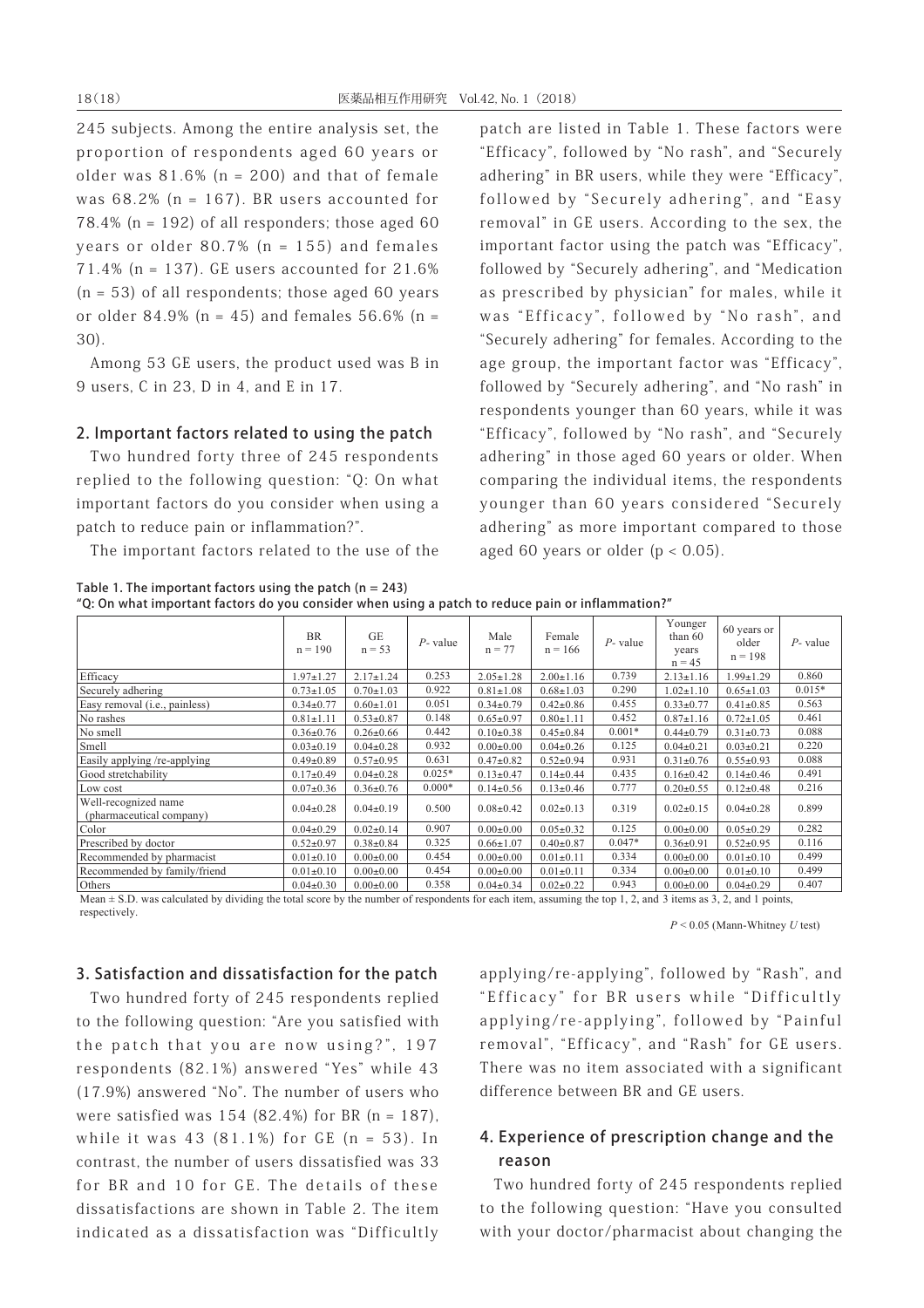Table 2. Satisfaction and dissatisfaction with the patch ( $n = 43$ ) "Q: Are you satisfied with the patch that you are now using?" (select 1, 2 or, 3 items.)

| BR.             | GE              | $P$ - value              |  |
|-----------------|-----------------|--------------------------|--|
| $n = 33$        | $n = 10$        |                          |  |
| $0.52 \pm 1.12$ | $0.60 \pm 1.27$ | 0.921                    |  |
| $0.45 \pm 1.09$ | $0.00 \pm 0.00$ | 0.487                    |  |
| $0.33 \pm 0.92$ | $0.80 \pm 1.32$ | 0.419                    |  |
| $0.94 \pm 1.32$ | $0.60 \pm 1.27$ | 0.524                    |  |
| $0.09 \pm 0.52$ | $0.20 \pm 0.63$ | 0.766                    |  |
| $0.00 \pm 0.00$ | $0.00 \pm 0.00$ | $\overline{\phantom{a}}$ |  |
| $1.03 \pm 1.26$ | $1.20 \pm 1.55$ | 0.854                    |  |
| $0.06 \pm 0.35$ | $0.00 \pm 0.00$ | 0.899                    |  |
| $0.00 \pm 0.00$ | $0.00 \pm 0.00$ | $\overline{\phantom{0}}$ |  |
| $0.03 \pm 0.17$ | $0.00 \pm 0.00$ | 0.899                    |  |
| $0.00 \pm 0.00$ | $0.00 \pm 0.00$ | $\overline{\phantom{a}}$ |  |
| $0.27 \pm 0.88$ | $0.40 \pm 0.84$ | 0.681                    |  |
|                 |                 |                          |  |

Mean  $\pm$  S.D. was calculated by dividing the total score by the number of respondents for each item, assuming the top 1, 2, and 3 items as 3, 2, and 1 points, respectively.

(Mann-Whitney *U* test)

patch for any reason leading to the change?", 53 (22.1%) respondents answered "Yes".

Fifty one of 53 respondents replied to the following question: "Q: Why did you ask to change prescription for the patch?".

The reason for change was primarily "Insecurely adhering" (29.4%), followed by "Rash" (29.4%), and "Change to GE to reduce drug cost" (27.5%) (Fig. 1).



Fig.1. Experience of prescription change and the reason ( $n = 51$ ) "Q: Why did you ask to change prescription for the patch?"

## 5. Functional usability from using BR and GEs

We identified 46 respondents who had experienced both BR and GEs and information regarding the specific products that they had used. GE used was B in 9 respondents, C in 21, D in 6, and E in 10. Among them, 45 respondents, with the exception of those who provided no response, indicated their ratings based on 1 to 5 scale concerning "Easiness to apply", "Smell", "Degree of adherence", and "Easy removal" (Fig. 2A).

For "Easiness to apply", "Degree of adherence", and "Easy removal", BR was better rated than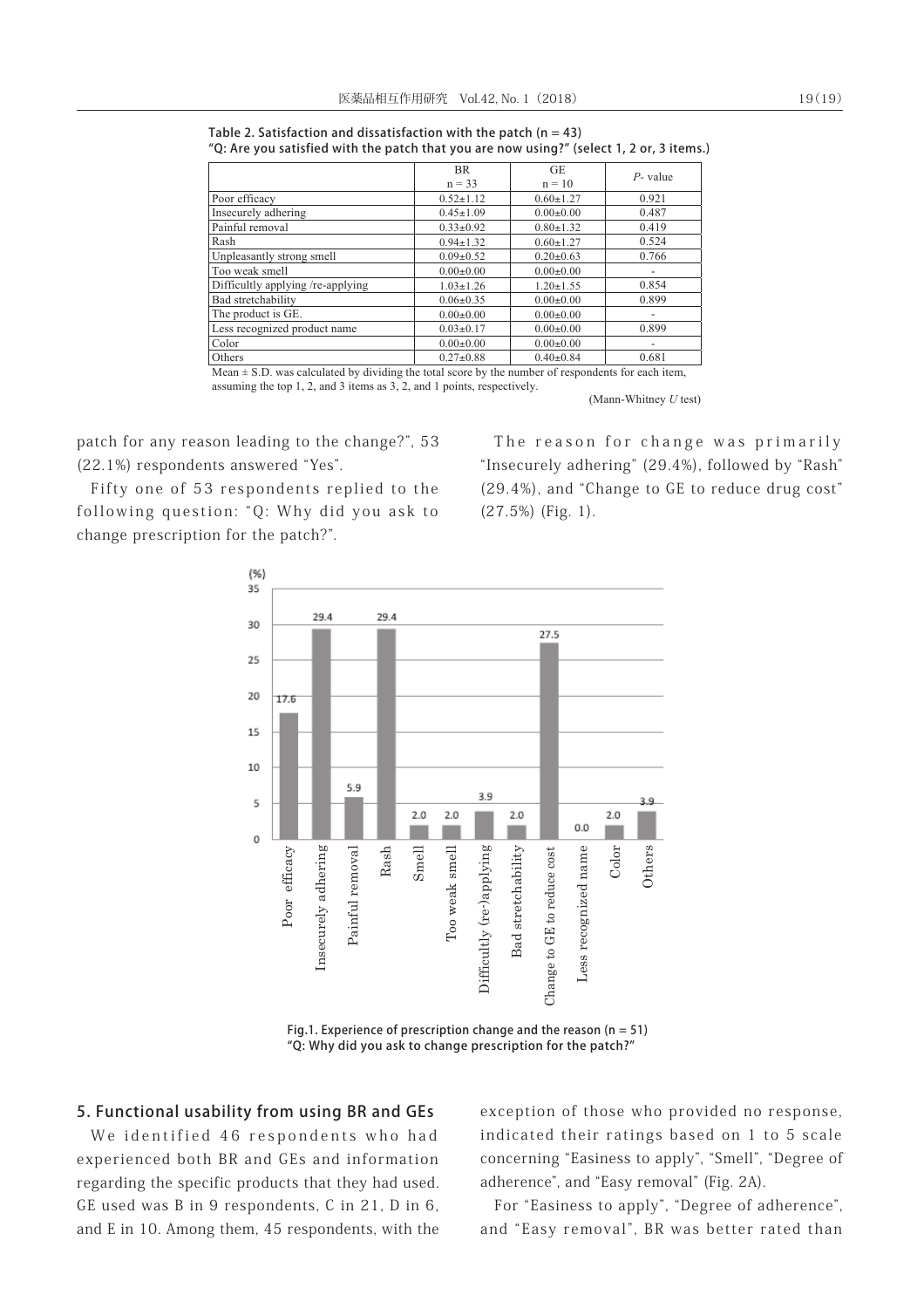either of GE-B, -C, -D, or -E. For "Easiness to apply", GE-E  $(2.40 \pm 0.84$  [mean  $\pm$  S.D.]) was best rated, followed by GE-C (2.29  $\pm$  0.95), GE-D  $(2.14 \pm 0.90)$ , and GE-B  $(2.11 \pm 0.93)$ . For "Degree of adherence", GE-E (2.70  $\pm$  1.06) was best rated, followed by GE-D (2.57  $\pm$  1.40), GE-B  $(2.33 \pm 0.87)$ , and GE-C  $(2.29 \pm 1.20)$ . For "Easy removal", GE-B was best rated  $(2.67 \pm 1.12)$ , followed by GE-E (2.60  $\pm$  0.70), GE-D (2.57  $\pm$ 1.40), and GE-C (2.43  $\pm$  0.99). For "Smell", GE-B, -C, -D, and -E were rated similarly to BR; GE-D  $(3.14 \pm 0.38)$  followed by GE-C  $(2.92 \pm 0.83)$ ,

GE-E (2.90  $\pm$  0.32), and GE-B (2.78  $\pm$  0.67). However, for the Functional usability-related items other than "Smell", GEs were all associated with a great S.D. with variation in the responses.

Among the 46 respondents experiencing both BR and either of GE-B, -C, -D, or -E, 44 respondents, except for those who provided no response, rated "Pain severity with removal" based on 1 to 5 scale (Fig. 2B). When comparing this item between BR and individual GEs, there was no significant difference in pain severity between any GE and BR.



Fig.2: Evaluation of Functional usability for BR versus GE A) Easiness to apply, Smell, Degree of adherence, and Easy removal ( $n = 45$ ) B) Pain severity with removal  $(n = 44)$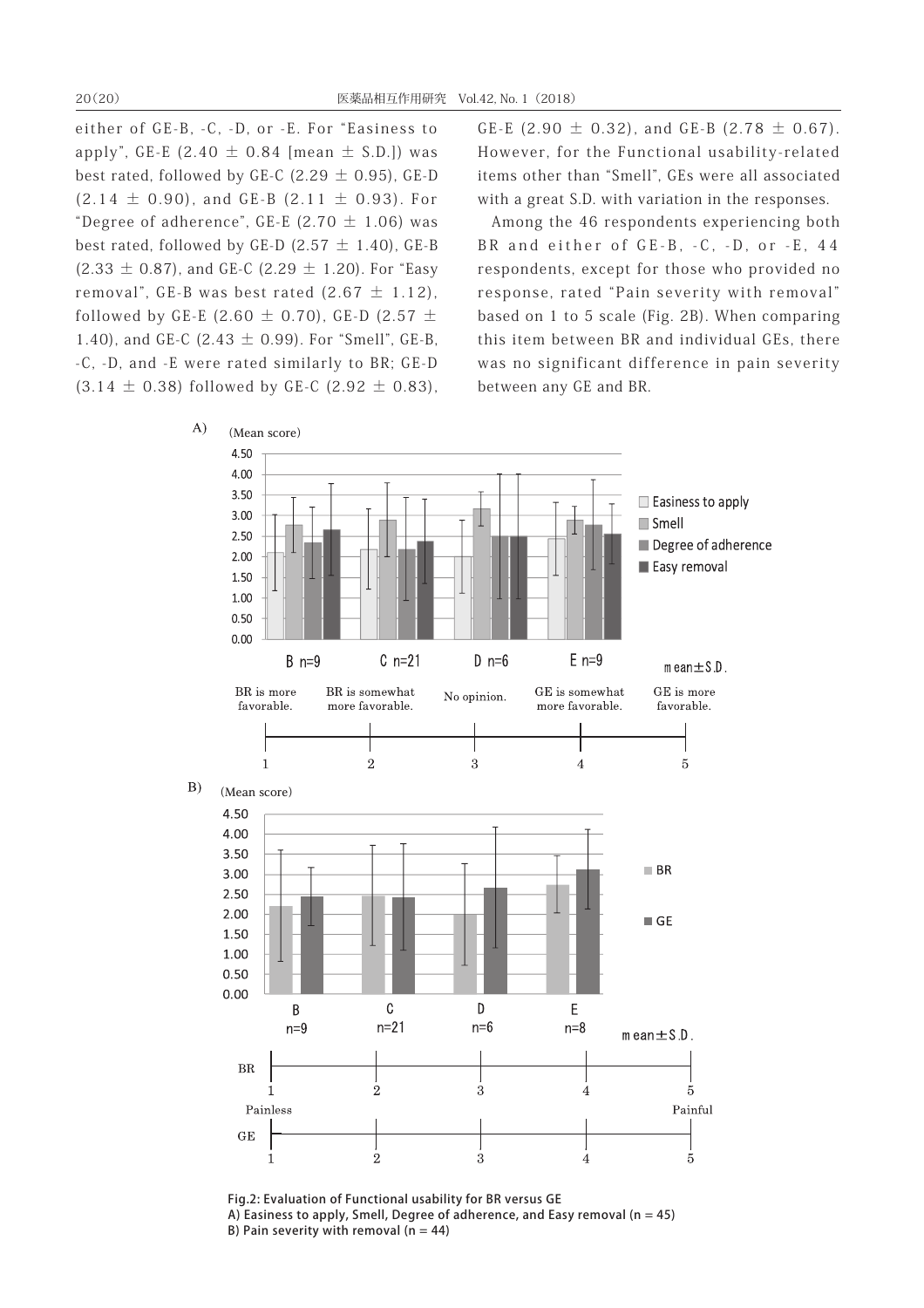## 6. The reason for return from GE to BR

Twenty-two respondents have experienced return from GE to BR. Their reasons to return from GE to BR are summarized in Table 3.

The reasons included "Insecurely adhering", "Difficultly applying", and "Rash"; male respondents indicated "Insecurely adhering", "Difficultly applying", and "Rash" while female respondents indicated "Insecurely adhering", "Difficultly

applying", and "Painful removal". According to the age group, "Insecurely adhering", followed by "Difficultly applying", and "Rash" were indicated by respondents younger than 60 years, while "Insecurely adhering", followed by "Difficultly applying", and "Poor efficacy" was given in those aged 60 years or older. There was no significant difference in the reasons between both sexes as well as between the age groups.

Table 3. Reasons for return from GE to BR ( $n = 22$ ) "Q. If applicable, for what reason did you return to BR?" (select 1, 2 or, 3 items).

|                      | All<br>respondents<br>$n = 22$ | Male<br>$n = 9$ | Female<br>$n = 13$ | $P$ - value | Younger than<br>60 years<br>$n = 8$ | 60 years or<br>older<br>$n = 14$ | $P$ - value              |
|----------------------|--------------------------------|-----------------|--------------------|-------------|-------------------------------------|----------------------------------|--------------------------|
| Poor efficacy        | $0.55 \pm 1.01$                | $0.67 \pm 1.12$ | $0.46 \pm 0.97$    | 0.695       | $0.38 \pm 0.74$                     | $0.64 \pm 1.15$                  | 0.815                    |
| Insecurely adhering  | $1.09 \pm 1.31$                | $1.00 \pm 1.32$ | $1.15 \pm 1.35$    | 0.896       | $1.25 \pm 1.49$                     | $1.00 \pm 1.24$                  | 0.664                    |
| Painful removal      | $0.55 \pm 1.06$                | $0.56 \pm 1.13$ | $0.54 \pm 1.05$    | 1.000       | $0.50 \pm 0.93$                     | $0.57 \pm 1.16$                  | 1.000                    |
| Difficultly applying | $0.95 \pm 1.36$                | $1.00 \pm 1.32$ | $0.92 \pm 1.44$    | 0.794       | $1.13 \pm 1.36$                     | $0.86 \pm 1.41$                  | 0.616                    |
| Rash                 | $0.59 \pm 1.14$                | $0.78 \pm 1.20$ | $0.46 \pm 1.13$    | 0.601       | $0.63 \pm 1.19$                     | $0.57 \pm 1.16$                  | 0.920                    |
| Comparable cost      | $0.18 \pm 0.66$                | $0.33 \pm 1.00$ | $0.08 \pm 0.28$    | 0.896       | $0.38 \pm 1.06$                     | $0.07+0.27$                      | 0.815                    |
| Unpleasant smell     | $0.00 \pm 0.00$                | $0.00 \pm 0.00$ | $0.00 \pm 0.00$    | -           | $0.00 \pm 0.00$                     | $0.00 \pm 0.00$                  |                          |
| Unfavorable color    | $0.00 \pm 0.00$                | $0.00 \pm 0.00$ | $0.00 \pm 0.00$    |             | $0.00 \pm 0.00$                     | $0.00 \pm 0.00$                  | $\overline{\phantom{a}}$ |
| Others               | $0.55 \pm 1.10$                | $0.33 \pm 1.00$ | $0.69 \pm 1.18$    | 0.512       | $0.63 \pm 1.19$                     | $0.50 \pm 1.09$                  | 0.920                    |

Mean  $\pm$  S.D. was calculated by dividing the total score by the number of respondents for each item, assuming the top 1, 2, and 3 items as 3, 2, and 1 points, respectively.

(Mann-Whitney *U* test)

### Discussions

This study revealed that patients put emphasis on "Efficacy" when using a patch, as well as the items related to functional usability from using, such as "Securely adhering" and "No rash", regardless of the product used, gender, and age group. The respondents younger than 60 years rated "Securely adhering" as more significantly important compared to those aged 60 years or older. Kobayashi and Razia<sup>11)</sup> reported that generally younger people are associated with a higher amount of sweating. A difference in the trends of responses according to the age group may be influenced by a difference in age-related skin condition.

Concerning the satisfaction of the patch that the respondents were currently using, they were highly satisfied for both BR and GEs, although about 20% of the respondents indicated that they were dissatisfied. In these respondents, we conducted a survey on what aspects of their patch about which they felt dissatisfied. Both BR and GE users had the top dissatisfaction for impression functional usability-related items of "Difficultly

applying/re-applying" rather than "Efficacy". The report by Abe et al. $12$  suggested that BR and the individual GEs patches have distinctive physical features. This may result in a difference in functional usability from using and, in turn, influence the scores of satisfaction.

In the respondents experiencing prescription change, we examined the reasons. The 3 top responses were "Insecurely adhering", "Rash", and "Change to GE to reduce cost". This result is similar to the important factor when using a patch product, as shown in Table 2. Therefore, such functional usability is likely to represent an important motivation of drug change by patients. Furthermore, in the respondents experiencing both BR and GEs and returning from GE to BR, the reason was "Insecurely adhering" and "Difficultly applying", which were related to functional usability, rather than "Efficacy". The motivation of return to BR may be related to functional usability. According to these results, it may be possible to propose an option to change from one GE to another GE based on considerations of the physical features specific to individual patch products, in